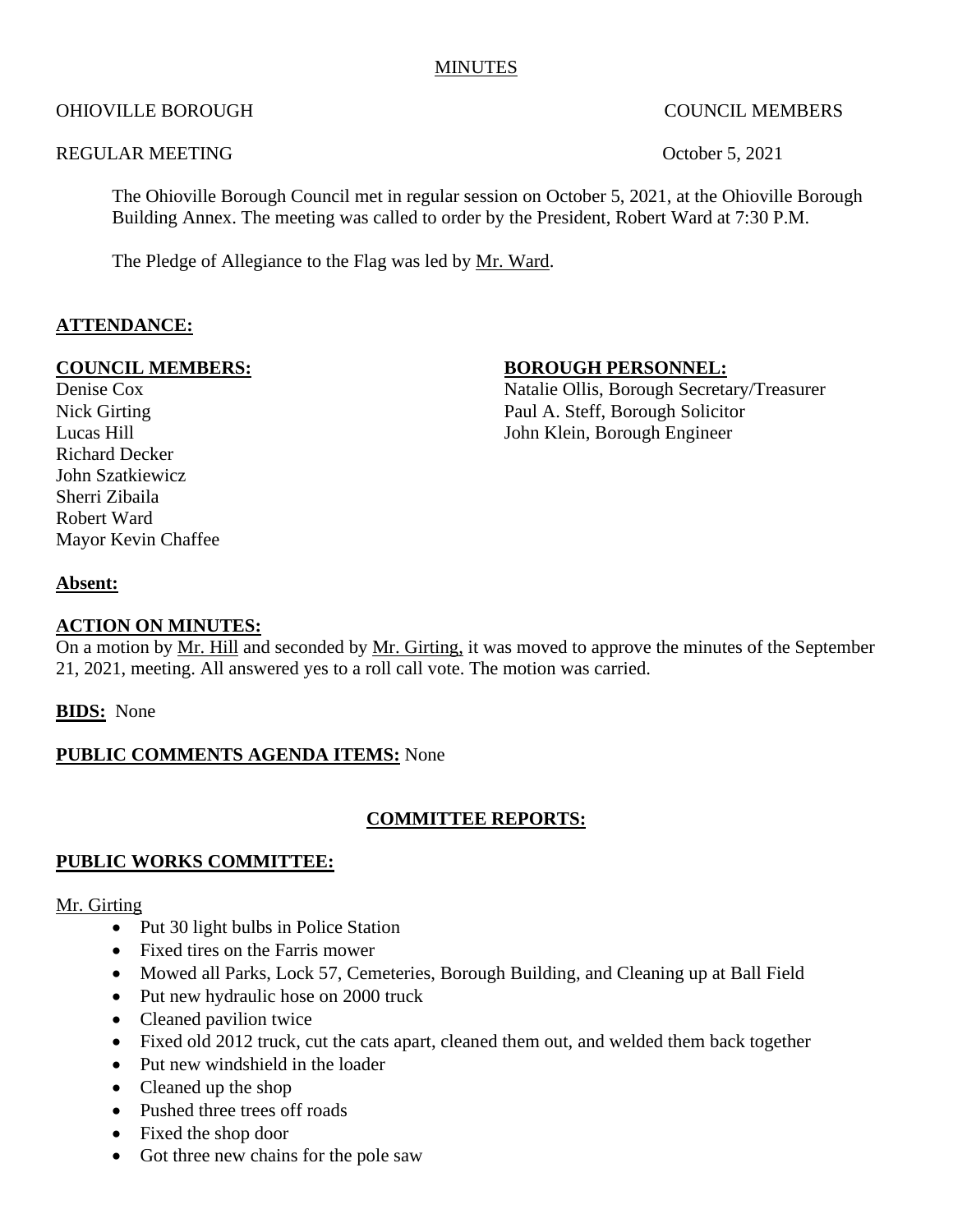# **FINANCE / OFFICE COMMITTEE:**

Mr. Hill indicated there has been a good start on the budget. He will be working with Natalie to make sure items are categorized properly. In discussion it was noted to submit large budget items so they can be accommodated by the next meeting for hard copies. Mrs. Zabaila noted she would like the finance committee involved so there is a good understanding of the budget since a few will be leaving council. Mr. Ward stated there should be finalization by the finance committee by the next meeting and for council to set aside time to go through the budget diligently.

# **LEGISLATIVE COMMITTEE:**

Mr. Szatkiewicz noted there are 4 lights still out at Lock 57. He mentioned of the Recycling bins and what are residents to do. Mr. Girting stated there will not be recycling due to residents not complying. Mr. Ward noted residents can take recyclables to another location.

# **PUBLIC UTILITIES COMMITTEE:**

Mr. Szatkiewicz - No report

# **PUBLIC SAFETY COMMITTEE:**

Fire Committee - Ms. Cox noted of three tire quotes for Engine 6.

- Skander Tire, 4 at  $$640.00 = $2,560.00$  plus \$150.00 to install at Fire Station = \$2,710.00.
	- Crawford Tire, 4 at \$2879.80 and installed at Crawford.
	- DC Tire, 4 at  $$600.00 = $2,400.00$  and cannot install.

On a motion by Ms. Cox and seconded by Mr. Hill, it was moved to approve Skander Tire quote for Fire Engine 6. All answered yes to roll call vote. The motion was carried.

Police Committee - Ms. Cox noted body cameras have been installed and are up and running properly. Mr. Ward stated that we will proceed with the new police cruiser installation after clarifying with IBIS TEK of the previous water leak issue. Mr. Ward called for an Executive Session at 7:45 pm. Meeting was called back to order at 8:15 pm.

## **RECREATION COMMITTEE:**

Mrs. Zibaila - No report

Mr. D'Egidio with the Fairview Grange spoke about upcoming events.

- October  $8<sup>th</sup>$ , Boy Scout Food Truck 4 pm 7pm
- All October auctions have been cancelled
- November auctions will be every other week and the Christmas auction will be held on November 19<sup>th</sup>. (Pending due to COVID19)
- October 30th, 6-8, Trunk or Treat at the Grange. Prizes of cash and gift cards for the scariest and most decorated cars. The pavilion will be converted into a haunted house. Depending on covid, games and prizes will be available for children.
- December  $18<sup>th</sup>$  will be the Christmas parade. Time TBD
- House Lighting TBD

Mr. Ward noted depending on weather the docks need removed at Lock 57.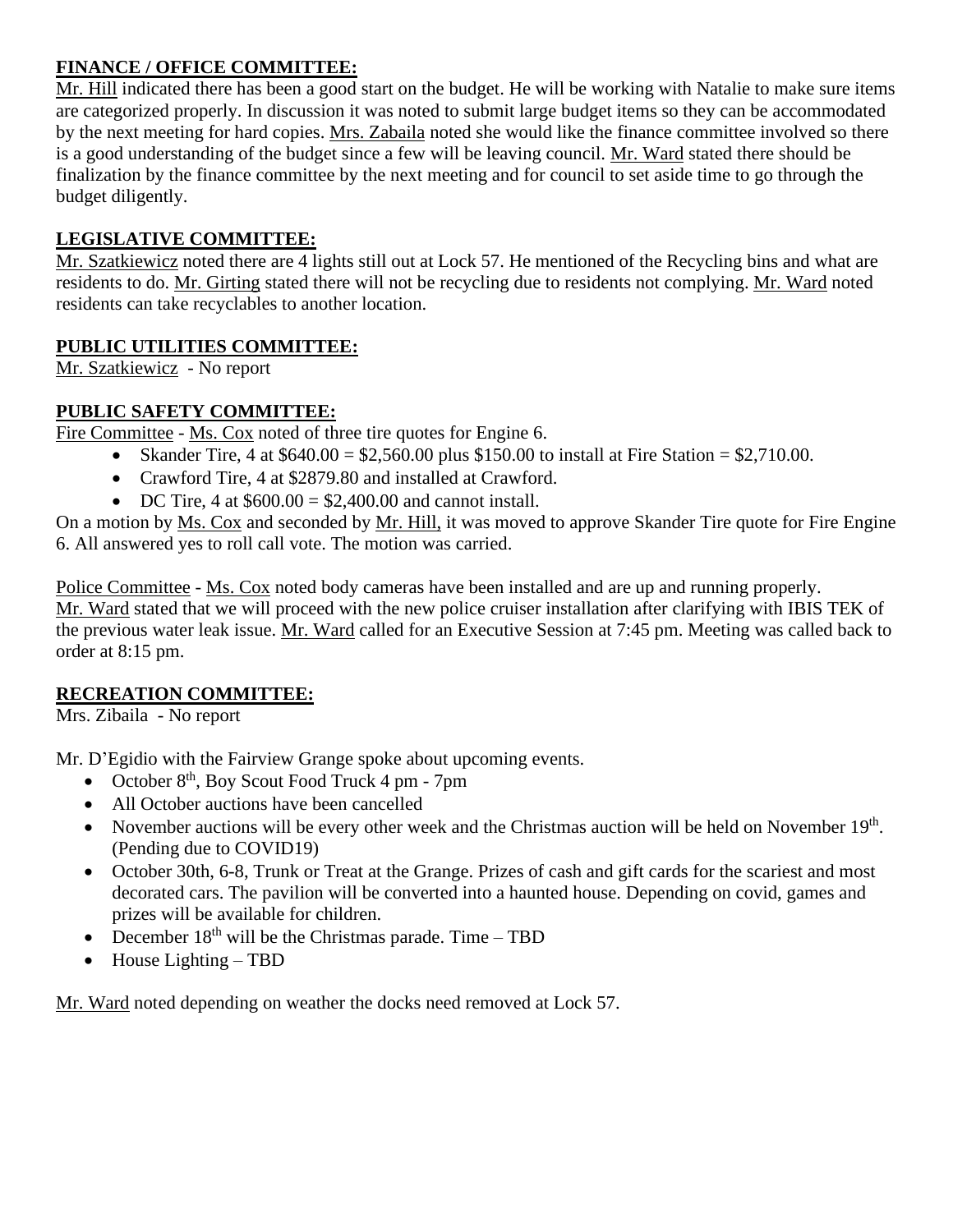# **REPORTS OF OFFICERS**:

# Mayor Chaffee –

- Police Report for September 2021
	- $\circ$  Miles patrolled on 220 1,549
	- $\circ$  Miles patrolled on 221 1,188
	- $\circ$  Miles patrolled on 222 2,048
	- o Total miles patrolled 4,780
	- $\circ$  Total fuel 262.2 gallons
	- o 91 calls for service
	- o 3 traffic accidents investigated
	- o 4 criminal investigations conducted
	- o 4 traffic citation issued
	- o 10 traffic warnings issued
	- o 1 non traffic citation issued
	- o Annual firearms training completed by Chief Strati, Asst. Chief Cain, and Patrolman Barr.

## Secretary - No Report

Treasurer - No Report

Planning Commission - Meeting will be held Wednesday October 6, 2021, at 7:30 pm.

Emergency Coordinator - No Report

Borough Solicitor – No report

Borough Engineer – Three plan reviews for discussion at the Planning Commission Meeting on Wednesday October 6, 2021.

Sewage Enforcement Officer - No Report

Tax Collector - No Report

## **UNFINISHED BUSINESS**: None

## **ACTION ON BILLS**:

Bill List #17 submitted for approval.

## **MOTION TO APPROVE SUBMITTED BILL LIST #17:**

On a motion by Mr. Girting and seconded by Mr. Hill it was moved to approve Bill List #17. All answered yes to a roll call vote. The motion was carried.

## **ORDINANCES OR RESOLUTIONS:** None

## **APPROVAL OF PLANS:** None

**COMMUNICATIONS:** None

## **ACTION ON COMMUNICATIONS:** None

**AWARDING OF BIDS:** None